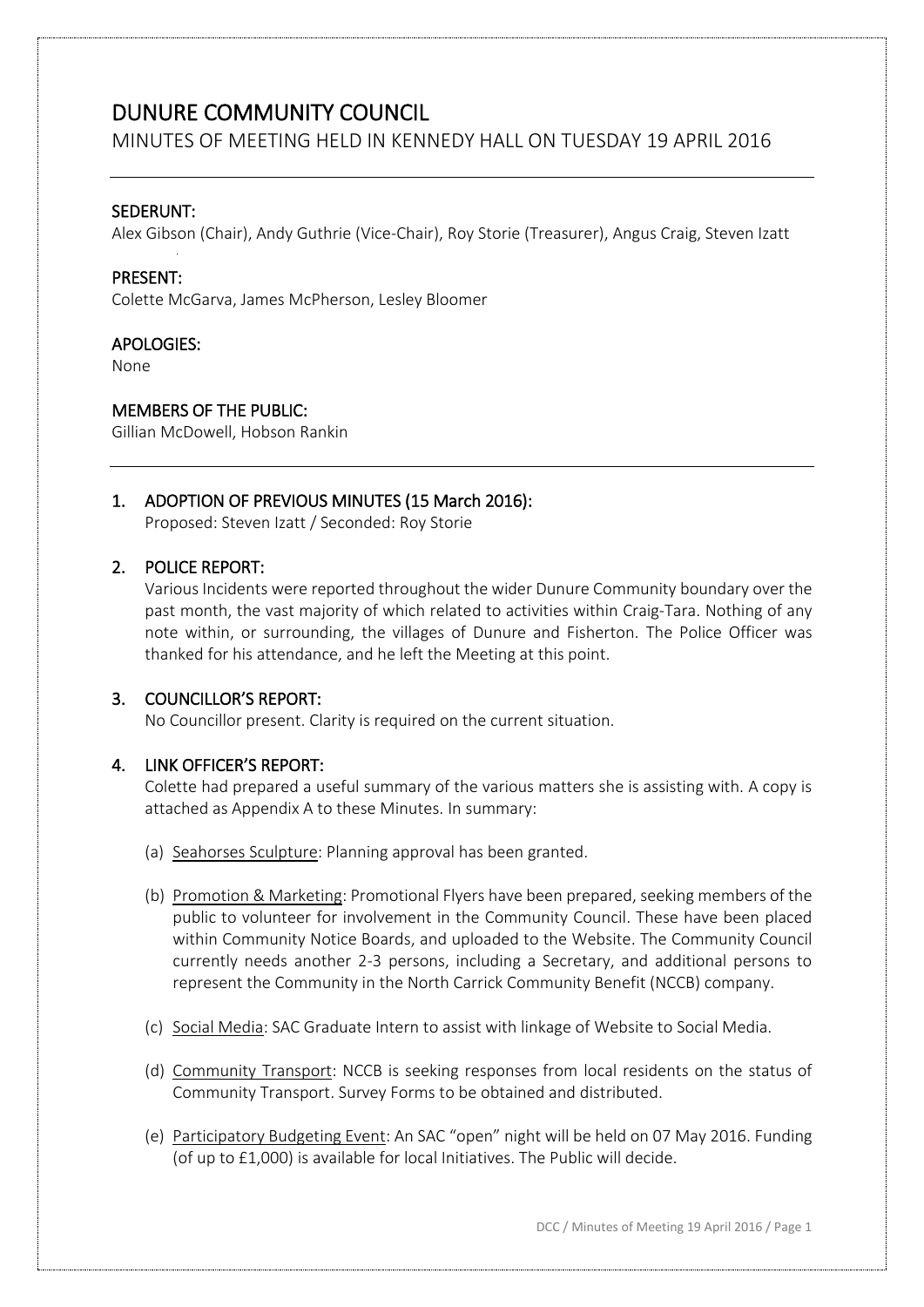MINUTES OF MEETING HELD IN KENNEDY HALL ON TUESDAY 19 APRIL 2016

- (f) Beach Clean-Up (and Future Events): Gillian advised that the recent Beach Clean-Up by the local schoolchildren was a great success. Angus (and the Ayr Rotary Club) were thanked for the provision of equipment. Various SAC Departments will assist with future events.
- (g) Castle Burn Debris: The clearance of vegetation and other debris from blocked parts of the Castle Burn is the responsibility of SAC (Housing). Update on status was requested.
- (h) Dunure Community Action Plan: A meeting is to be arranged to discuss how this 5-year Plan is best moved forward. Participants to be identified. Dates to be agreed.
- (i) Strengthening our Communities Workshop: An Initiative for Community Groups.
- (j) Administration Grant: Forms to be completed and returned to SAC.
- (k) Ayrshire Roads Alliance (ARA) Issues: See below.

This was the dominant topic of discussion. We provided a short chronology of the various issues relating to potholes, road surfacing, and the dangers inherent to Station Road, and expressed our frustration at the lack of any meaningful response and progress.

Lesley acknowledged our concerns, but explained that ARA 2016-2017 Budget for capital improvements throughout the whole of South Ayrshire (including Roads, Pavements and Street-Lighting) is circa £2,000,000, and this money is allocated on a "needs" (priorities) basis, using an established set of objective criteria. Lesley advised that:

- (a) permanent repairs to potholes will be undertaken when weather conditions permit;
- (b) all roads in the Community have been inspected and are deemed "safe";
- (c) a Study is in-progress for Station Road; and
- (d) none of the capital improvement Budget will be spent within the Dunure Community.

We requested information on the timing of permanent repairs to temporary pothole fixes; the Inspection Regimes which have been undertaken throughout the Community; copies of the Inspection Reports; an explanation of the methodology used; and the status of the Study work being undertaken on Station Road.

Separately; Andy advised of a potential hazard regarding the concealed entrance to / from Kennedy Drive, particularly with respect to vehicles driving north down Castle View. Steven will provide some additional details and photographs on this issue, for SAC consideration.

The Community Council thanked Lesley for her attendance. Her input is much appreciated.

The Community Council is, as always, grateful to Colette for her contributions.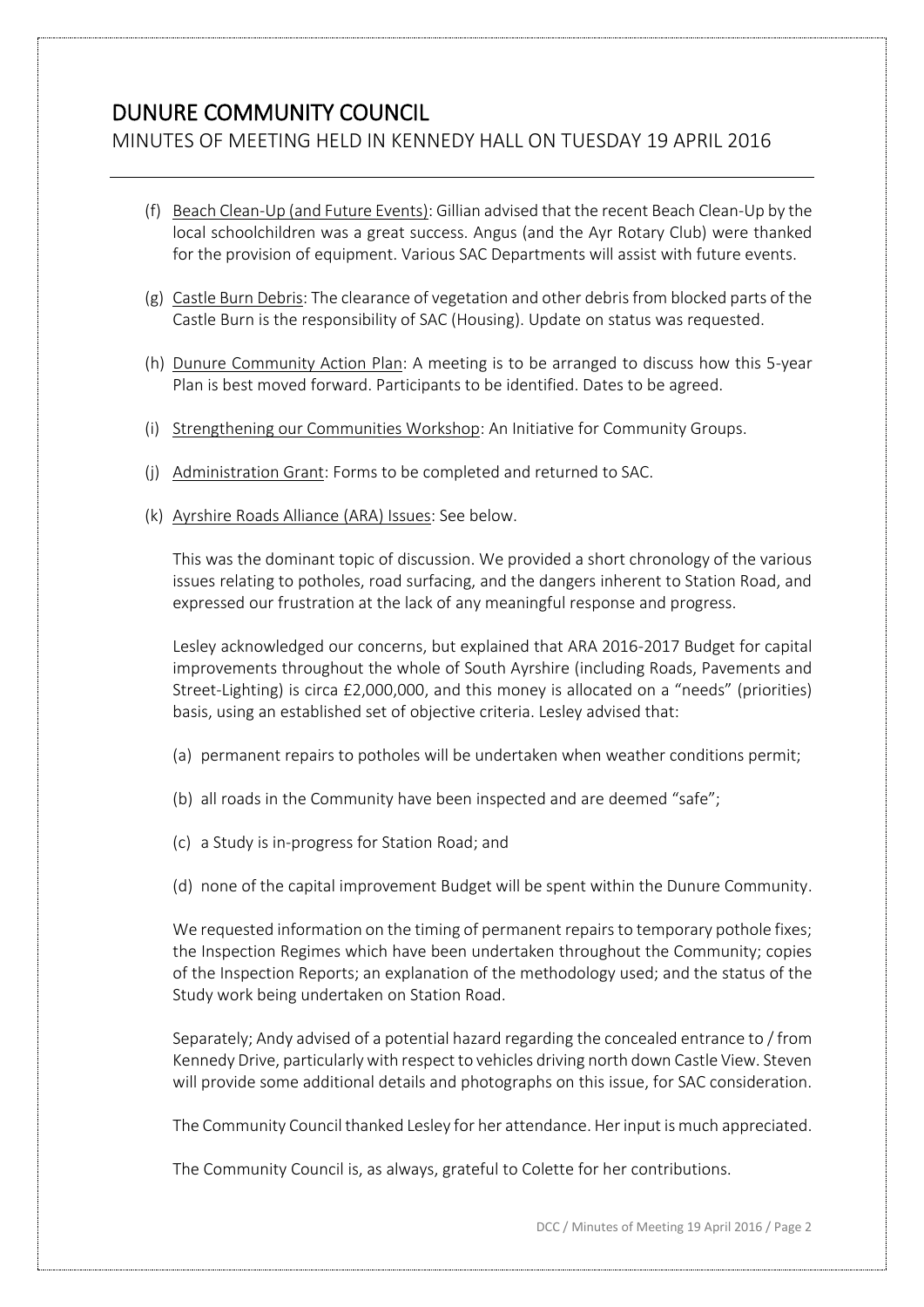MINUTES OF MEETING HELD IN KENNEDY HALL ON TUESDAY 19 APRIL 2016

### *Post Meeting Notes:*

*1. Lesley provided a copy of the Road Categorisation & Inspection Methodology, a copy of the Inspection Reports, a copy of the Roads Improvement Plan (confirming that no money has been allocated to Dunure Community), and confirmation that the Station Road Study is out to tender, will be returned and evaluated shortly, and that Traffic Speed Monitoring Devices will be installed for a period of one week commencing early May 2016. Upon completion, the data will be compiled and issued to ARA. They'll then analyse the data to identify the speed of vehicles at these locations, and determine if there is a need for particular measures. Lesley also confirmed that two potholes at the entrance to Kennedy park have been identified and will be rectified, and that appropriate signage has been installed on Castle View warning vehicles of the "concealed" entrance. See image below:* 



- *2. Steven reviewed the Inspection Reports, and noted that all village roads (Kennedy Drive, Carrick Place and Arran View) were inspected on 22 March 2016 and found to be deficient. ARA (Janice Kelly) has advised that the defects identified in village roads are scheduled to be repaired 11-12 May 2016.*
- *3. Alex has queried the placement of Traffic Speed Monitoring Devices, and the potentiallyflawed results which will flow from that. Alex has also queried why the "Children Crossing" Warning Signs at the school are not operational. A full response from ARA is awaited.*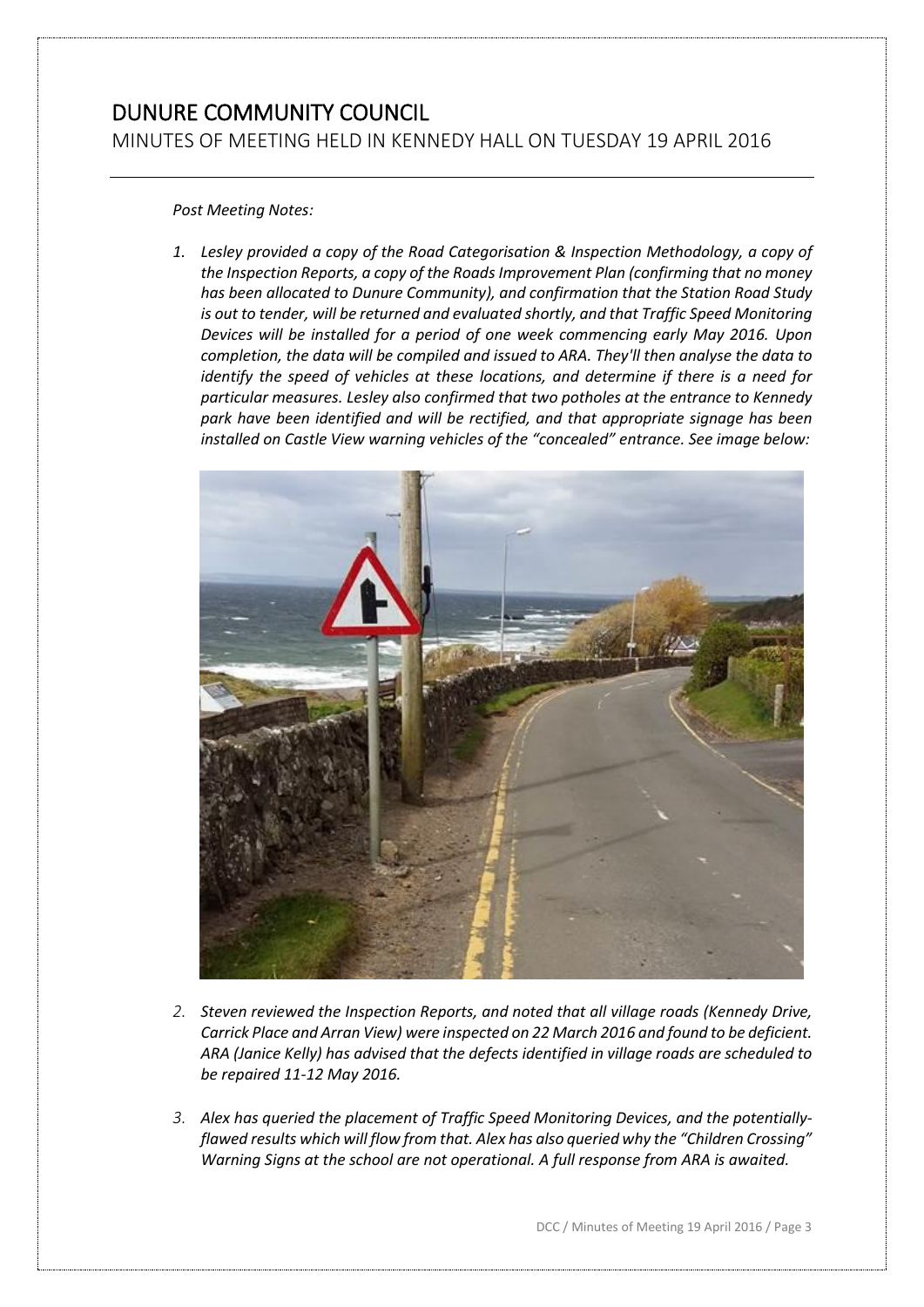MINUTES OF MEETING HELD IN KENNEDY HALL ON TUESDAY 19 APRIL 2016

# 5. MATTERS ARISING:

- (a) Angus will obtain information on temporary secretarial services, to assist the Community Council until such time as a permanent Secretary is appointed.
- (b) Angus will attend to the provision of information in regard to the Insurance requirements requested from Highland Regional Council.
- (c) Following our receipt of a Grant of £4,950 from SAC Rural Access Panel, Steven ordered, and has now taken delivery of, the new Football and Rugby Posts to be installed in Kennedy Park. Two Quotations have been received for their installation. Both are similar, and both are (unfortunately) more than the available Budget. Steven will commence negotiations with both vendors to obtain the best possible price.
- (d) Alex has been following the installation of Superfast Broadband. There are many aspects to this. But it would appear that progress is being made. Gillian noted the interruptions to telephone and internet access recently experienced at Fisherton Primary School. BT (Open Reach) Engineers are working at various locations throughout the Community.

| Applicant                       | Subject                              | Amount            |
|---------------------------------|--------------------------------------|-------------------|
| Eisherton School Parent Council | Interactive Whiteboard               | <del>£2,750</del> |
| Dunure Youth Club               | Supports for the Seahorses Sculpture | £150              |
| Dunure Environmental Group      | Slates for Labyrinth                 | £150              |
| Kennedy Hall & Park Committee   | New Fire Doors in Kennedy Hall       | £1,500            |
| Dunure Environmental Group      | Ramp Entrance at "hole-in-the-wall"  | £1,500            |

(e) The NCCB Small Grant of £3,300 has been allocated as follows (all amounts approximate):

Note: After consideration, Fisherton School Parent Council declined our offer of £2,750 for an Interactive Whiteboard, as they had found an alternative source of funding. Note: Supports for the Seahorses Sculpture have been purchased and installed. Note: Slates for the Labyrinth are being purchased. Note: New Fire Doors in Kennedy Hall are being purchased. Note: The Ramp Entrance at the "hole in the wall" to Kennedy Park has been designed, and a Quotation is being finalised. SAC has imposed four conditions relating to Permits, Building Standards, Contractor selection and reinstatement of impacted areas.

(f) It was noted that Doreen Gemmel and Freddie Mathews had, on their own initiative, undertaken a Litter Pick-Up along Station Road. This is much appreciated, and our sincere thanks go to both individuals for giving up their time to attend to this task.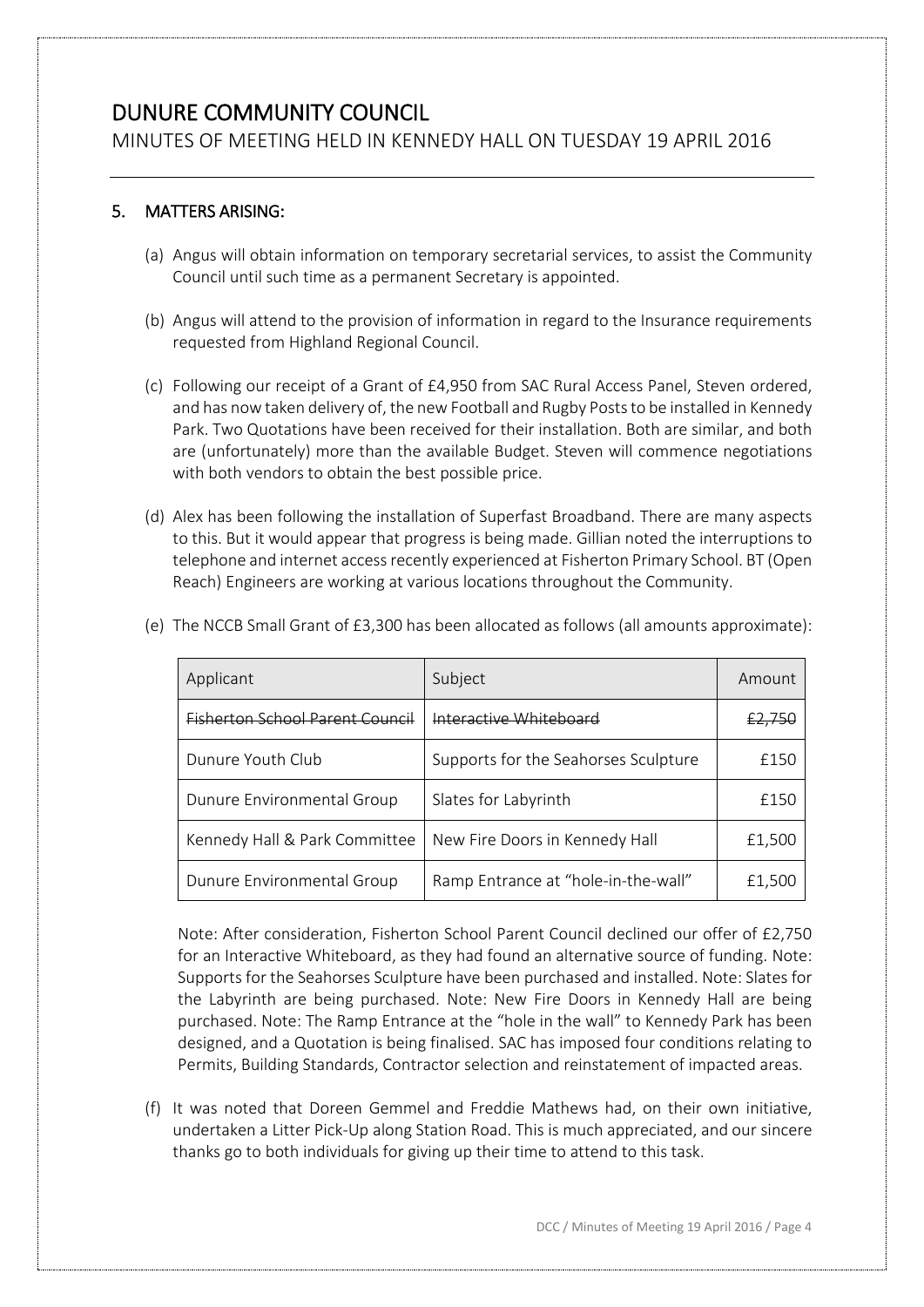MINUTES OF MEETING HELD IN KENNEDY HALL ON TUESDAY 19 APRIL 2016

# 6. FINANCIAL REPORT:

The Financial Position, as at 19 April 2016, for the Working Fund (Bank Account No. 00584730) is as follows:

| Opening Balance: | £9,451.44 |
|------------------|-----------|
| Cheques Out:     | (E25.00)  |
| Closing Balance: | £9,426.44 |

Note: Cheques will become payable for the new Football and Rugby Posts, the installation of same, for the new Fire Doors in Kennedy Hall, and for the Ramp Entrance at "hole-in-the-wall".

The Financial Position, as at 19 April 2016, for the Community Hall Fund (Bank Account No. 00584765) is unchanged from previous, and stands at £3,145.42.

# 7. CORRESPONDENCE

Not discussed in detail. Relevant emails are distributed by Alex and Andy to other members of the Community Council upon receipt.

# 8. PLANNING APPLICATIONS & DECISIONS

Not discussed in detail. Weekly and Monthly Registers of Planning Applications & Decisions are available for inspection online at SAC Planning. Link here:

<http://publicaccess.south-ayrshire.gov.uk/online-applications/search.do?action=weeklyList>

# 9. ANY OTHER BUSINESS

A Member of the Public (a local resident), Hobson Rankin, raised the issue of ownership and operation of Dunure Harbour. He explained his understanding that the authority to construct and operate a Public Harbour was granted to Lord Thomas Kennedy in 1811 via an Act of Parliament. Since that time, ownership and operation of the Harbour has changed hands, and the Harbour is currently being managed and operated by a company called "Dunure Harbour Committee Association Ltd.". His concern appears to be that this company is operating the Harbour as a private enterprise, and is not ensuring that the Harbour (and its surroundings) remains accessible to all. A folder containing various research-articles was provided.

The Community Council advised that they would, initially, seek clarity on ownership of Dunure Harbour, prior to considering any further action, and requested this information from SAC.

*Post Meeting Note:*

*SAC has advised as follows:*

*"Dunure Harbour is not a Council Asset, and is not owned by the Council nor leased by the Council.*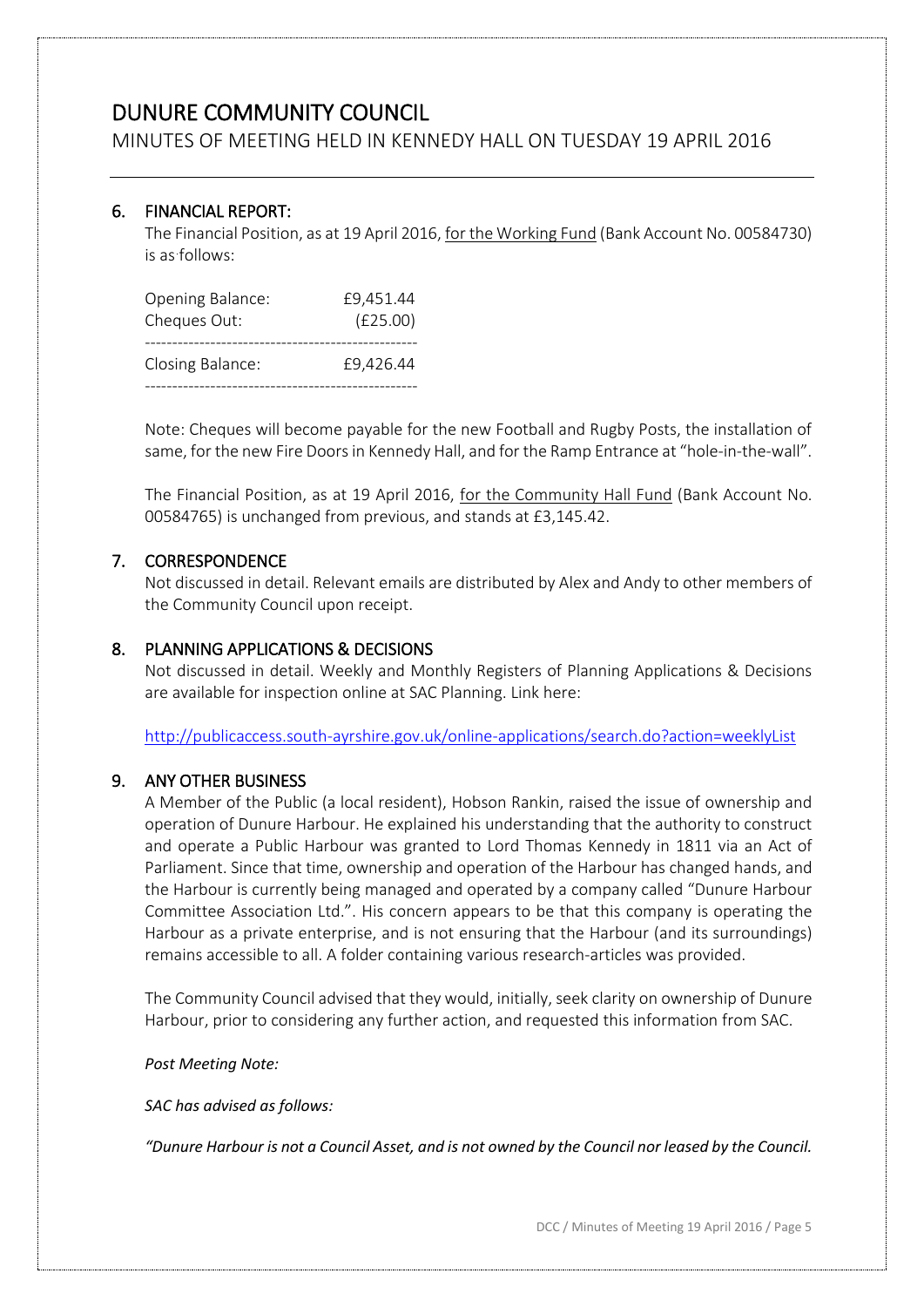MINUTES OF MEETING HELD IN KENNEDY HALL ON TUESDAY 19 APRIL 2016

*No Harbour Management Agreement was required by the Crown under Statute on this Harbour, unlike others.*

*Central Government Legislation transferred certain large & busy Harbours from the Crown to local authorities in cases such as Girvan where the busy commercial harbour is located on a tidal, Crown River estuary. In Girvan for example, the Land under the water at the Harbour remains Crown Estate's; the Tidal River is the Crowns and it is Crown Estate who Leases the Council the River Bed in places – for Piers, Breakwaters and Pontoons etc. - the Council is Tenant of the Crown here.*

*The "Dunure Harbour Management Committee" has a presence online: I am not aware if they are parties to a Harbour Management Agreement themselves? Possibly the Marquis of Ailsa owns the Harbour? Historically it is documented the Earl of Cassillis owned the Harbour at Dunure in the early 1800s. The Current Earl of Cassillis, the Marquis of Ailsa, lives near Maidens on Culzean Estate. If someone on the Committee cannot be contacted for advice, then a search could be carried out at Registers of Scotland by phoning their Customer Services for advice. The Registers of Scotland is the Public Office for Information on Land Ownership. The Registers of Scotland may be able to help as they are the Public Office responsible for recording and advising all Land Ownership in Scotland. An enquiry on ownership costs about £6 and normally they require an enquiry in email or writing with a Map outlining the area / areas exactly being enquired about."*

#### 10. DATE OF NEXT MEETING

The next Meeting will be held on 17 May 2016.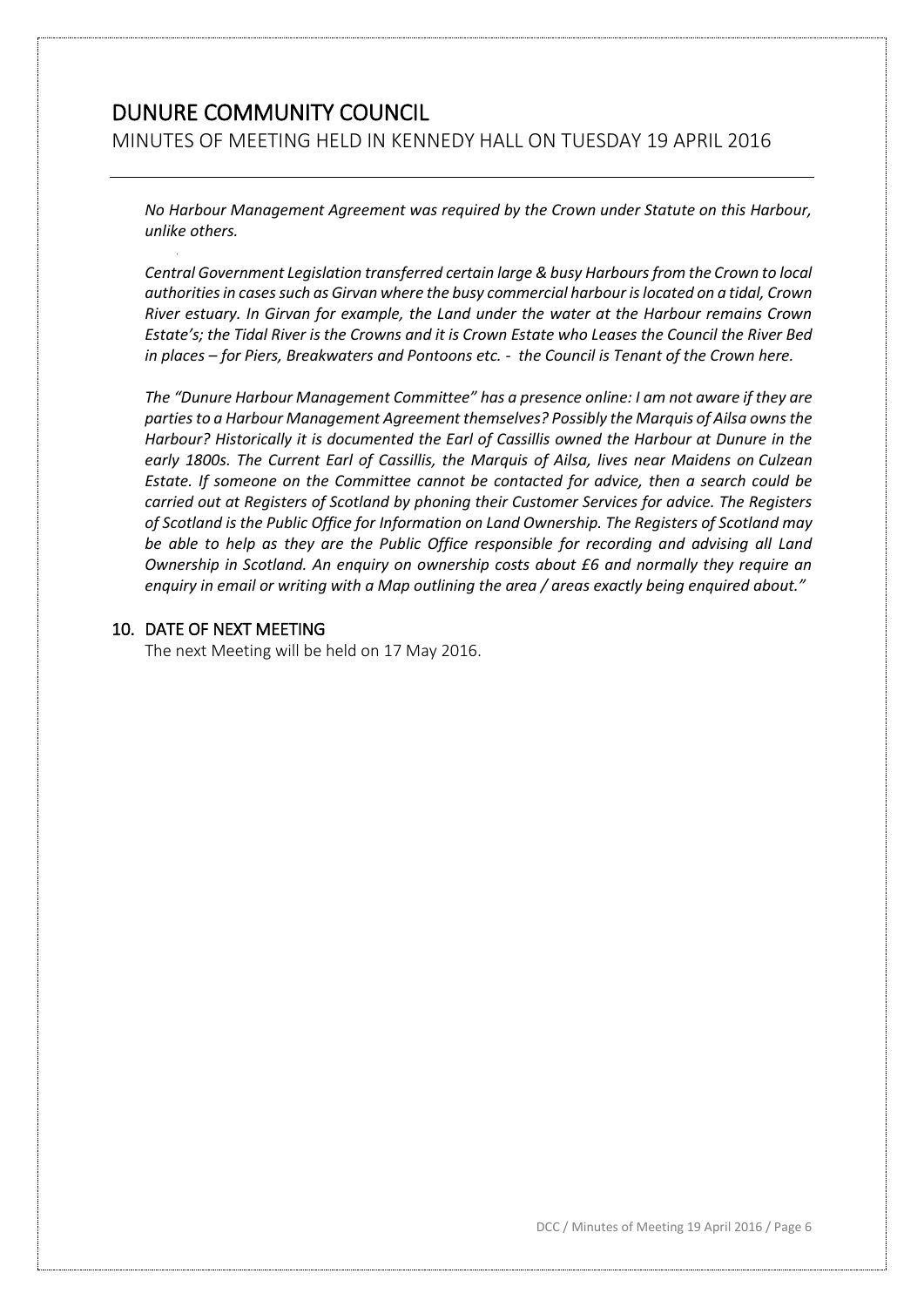MINUTES OF MEETING HELD IN KENNEDY HALL ON TUESDAY 19 APRIL 2016

## APPENDIX A (Link Officer's Report- 19/4/16)

### Seahorses

Planning permission now approved for seahorses and they will be erected at harbour site when boats are in water to create more space. It is anticipated that this will be in April/ May. Dunure Youth Club will keep CC informed in relation to date for ceremony. The Youth Club has won a national youth award for this project.

### Promotion & Marketing

Draft promotion and marketing poster/ flyer circulated to all CC members to support with recruitment of new members. All to advise if any changes to be made. Community Engagement Team to assist with leaflet drop/ cascading information when final version approved. Action- All cc members to circulate flyer to contacts and put on website

### Website Development/ Link to Dunure Community facebook page

Colette advised that graduate Intern could assist with this at a date/ location suitable for Andy to meet and further develop. Action- Andy to send option of dates to Colette to meet in Dunure to progress

### North Carrick Community Benefit- Community Transport Survey

All CC members received link to community transport survey to be cascaded to local residents and groups. This will enable community transport to develop in accordance with the needs of North Carrick residents.

#### Participatory Budgeting Event

Event to take place in Maybole, Saturday 7 May. Full details emailed to all CC members. Applications from CC or any other local groups to be submitted to [marion.young@south](mailto:marion.young@south-ayrshire.gov.uk)[ayrshire.gov.uk](mailto:marion.young@south-ayrshire.gov.uk) Action- All cc members to consider projects we may wish to develop

## Beach Clean & Future Clean Up Days

Any future clean up day dates to be circulated to Colette. There are a number of services which may be able to assist including waste management, community engagement, community safety and criminal justice team. Flyer from clean up days from other parts of South Ayrshire had been emailed to Steve to consider adapting for Dunure.

#### Castle Burn Debris

Section of Castle Burn requiring cleared falls in SAC Housing Account. Barbara Campbell, Housing Officer for area has been informed and will provide update on progress. Action- Colette to liaise with Barbara regarding dates to clear debris

## Dunure Community Action Plan 2014-19

All cc members received copy of community action plan. Members to be nominated to come together with various representatives from services to consider progressing actions. Action- All cc members to consider whether they would want to be involved in a sub group to explore progressing plan and email suitable options for dates